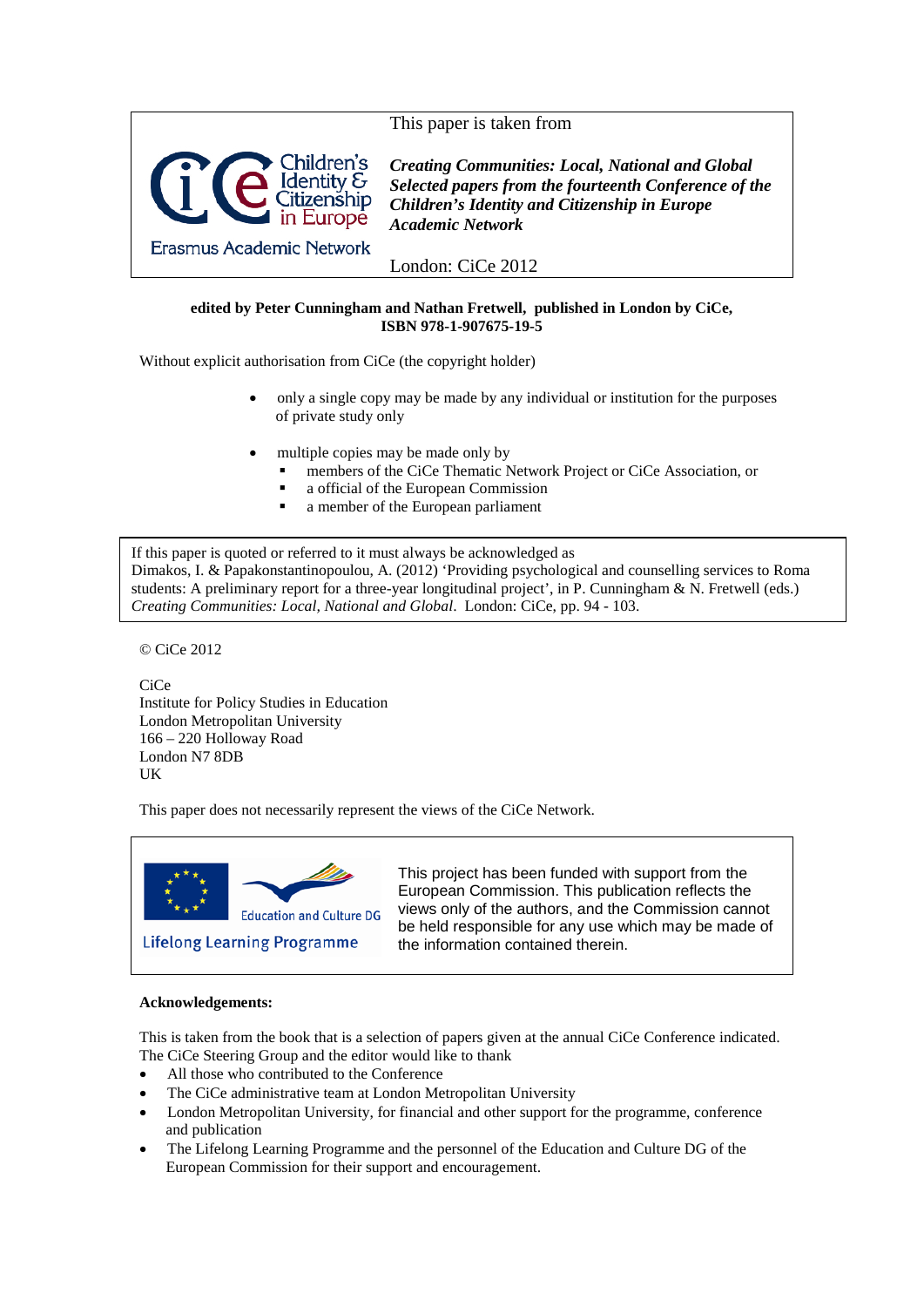# **Providing psychological and counselling services to Roma students: A preliminary report for a three-year longitudinal project**

*Ioannis Dimakos and Artemisia Papakonstantinopoulou University of Patras (Greece)*

### *Abstract*

*The purpose of this report is to present preliminary results from a specific action of a development project on the psychosocial and counselling support of Roma students in Western Greece. Roma children are part of one of the largest minorities in Greece. Within the framework of multicultural education, the goal of the project is to alleviate the lack of educational opportunities and reduce the marginalization of Roma children. Ultimately, the goal of the entire project is the empowerment of Roma community members to create active citizens and develop citizenship identity. The particular action affected approximately 450 Roma students attending 10 specifically selected public elementary schools and 5 kindergartens with large concentrations of Roma students. The action team, consisting of psychologists, social workers and special educators, interacted with Roma students on a weekly basis. Team members organized individual and group counselling meetings, confidence-building and emotion awareness exercises. Furthermore, team members regularly consulted with and offered psychological support*  to teachers of the schools involved in the project in order to facilitate teacher-student *interactions. Preliminary results suggested the following: an increase of new school registrations for Roma students has been noted. Interviews with Roma students indicated great interest to participate in the programme and to remain in the school throughout the academic year. As the project continues into its second year, it is expected that the numbers of students involved with the project will further increase. It is also expected that the rate of school dropout will decrease even more and the level of Roma students' school performance will improve. Nevertheless, despite these positive results, external negative factors affecting the progress of the programme have been identified: hidden racism towards Roma students and their families and a general disapproval of Roma students attending the local schools in specific areas.*

*Keywords: Roma children, psychological support, counselling, schooling*

### **Introduction**

The present report presents some preliminary results emanating from the programme 'The Education of Roma Children' in the Region of Western Greece. Although the entire project covers several aspects of social life and takes place in various regions in Greece, the results of the present report will focus only on the particular action of psychological and counselling support for Roma students in this particular geographic area of Greece.

Roma children are part of one of the largest ethnic minorities not only in Greece, but in Europe, as well. They are also known as and are commonly referred to as Gypsies (Pnevmatikos, Geka & Divane, 2010). The exact number of Roma people living in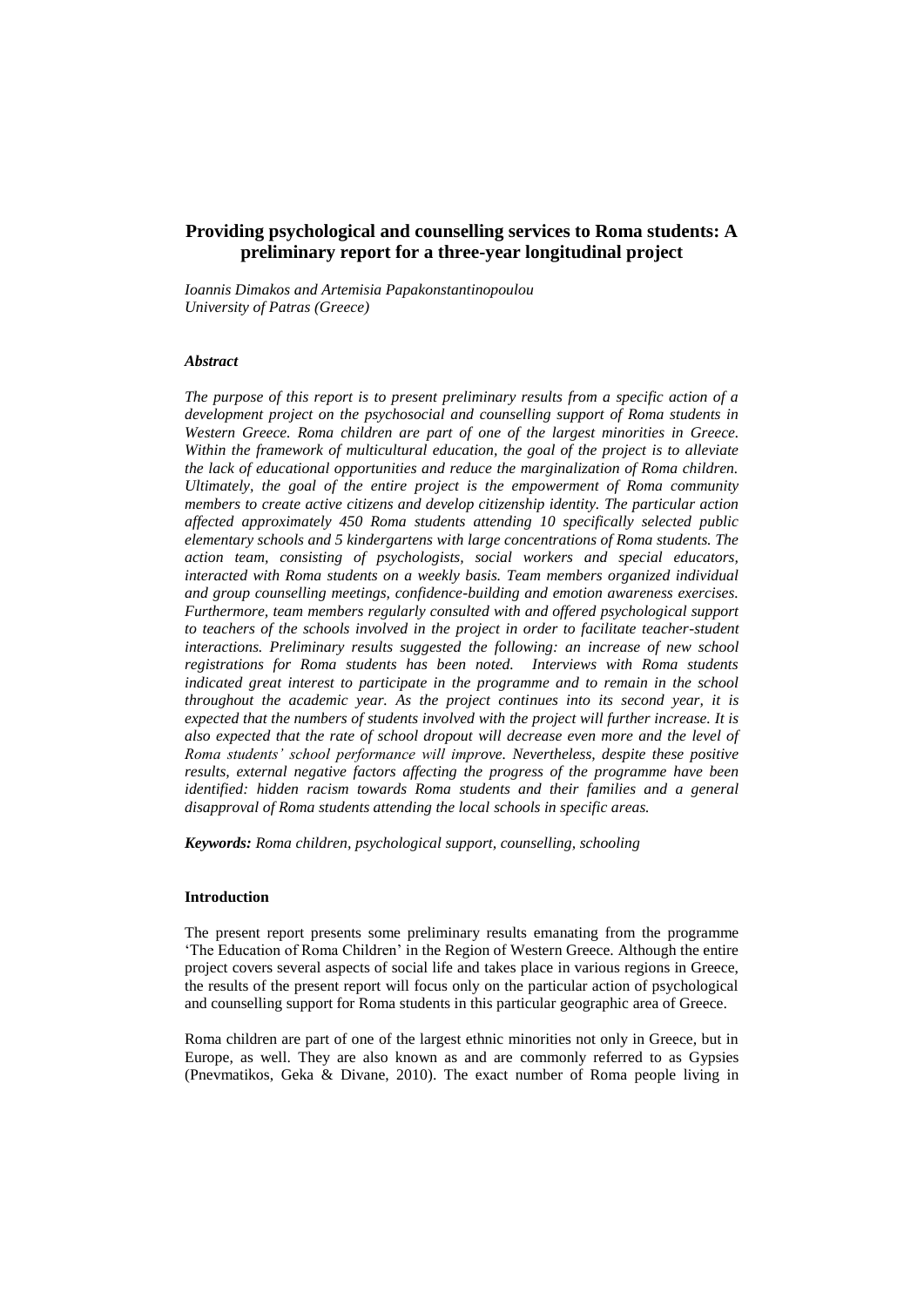Greece cannot be estimated precisely due to the absence of official census records. In Europe, the number of Roma people is estimated at approximately nine million, while in Greece, and despite the lack of official numbers, Greek Roma population is considered to be the third largest among Western European countries. Unofficial Greek state records put the number of Roma people at around 120-150 thousand, while local authorities estimate them at around 200-300 thousand people (information taken from the Council of Europe, and the Greek ROMnet).

Certain special characteristics in the Roma population stand out and often work as a source of friction and conflict with local communities. First, one must consider the Roma peoples' choices concerning the preservation of their nomadic life, their (nonpermanent) place of residence, their traditional costumes and clothing styles, the early (and often forced) betrothal of children, as well as their extensive use of the Romani language instead of the Greek language (Pnevmatikos et al, 2010). Second, there are additional linguistic limitations (illiteracy, limited communication with local, regional, and national government authorities) causing the Roma people to be socially excluded and isolated. In addition, the existence of traditional discrimination and racism against the Roma people help create a vicious circle in which early discrimination leads to exclusion, which leads to limited participation in local societies, exclusion from social services, which in turn generates more negative attitudes and so on (DΙ.ΚΑ.DΙ. – ROM, 2006).

Due to the aforementioned characteristics, Roma people often find themselves stigmatised in local societies. They are considered dirty, untrustworthy, shrewd, crimeprone. This stigmatisation can also be seen in the schooling of Roma children. Often, Roma children will be seated at different desks alone with no company from other students. The stigmatisation and limited exclusion may also take place during school recess in the school playground. In addition, often school authorities segregate Roma students as a response to the students' behavioural and augmented learning problems. The latter could also lead to the frequent placement of these pupils in 'special schools' which is still a worrying phenomenon not only in Greece, but in EU as well (EUMC, 2006).

Because of the constant moving from town to town and the difficult living conditions of Roma families, it is often difficult to attempt the integration of Roma children within the school system even when stigmatisation and other social issues have been dealt with. It has already been established that Roma people remain one of the most misunderstood, marginalised and discriminated-against social group (Tamas, 2001). In the European Union, 80% of the adult Roma populations are illiterate and more than 50% of the Roma children never go to school. The lack of schooling may be due to the fact that 'Roma families are not familiar with the formal educational system and the school environment and often see no usefulness of formal education other than basic reading, writing and arithmetic skills for their children' (Triandafyllidou, 2011, p. 13). In Greece, research has shown that the participation percentage of the Roma children in the primary education does not exceed 40% and that the percentage of illiterate adult Roma population is reaching 80% (DΙ.ΚΑ.DΙ. – ROM, 2006). Nevertheless, attempts are constantly being taken in order to alleviate some of the social and educational problems of Roma children and their families within an intercultural educational context. Within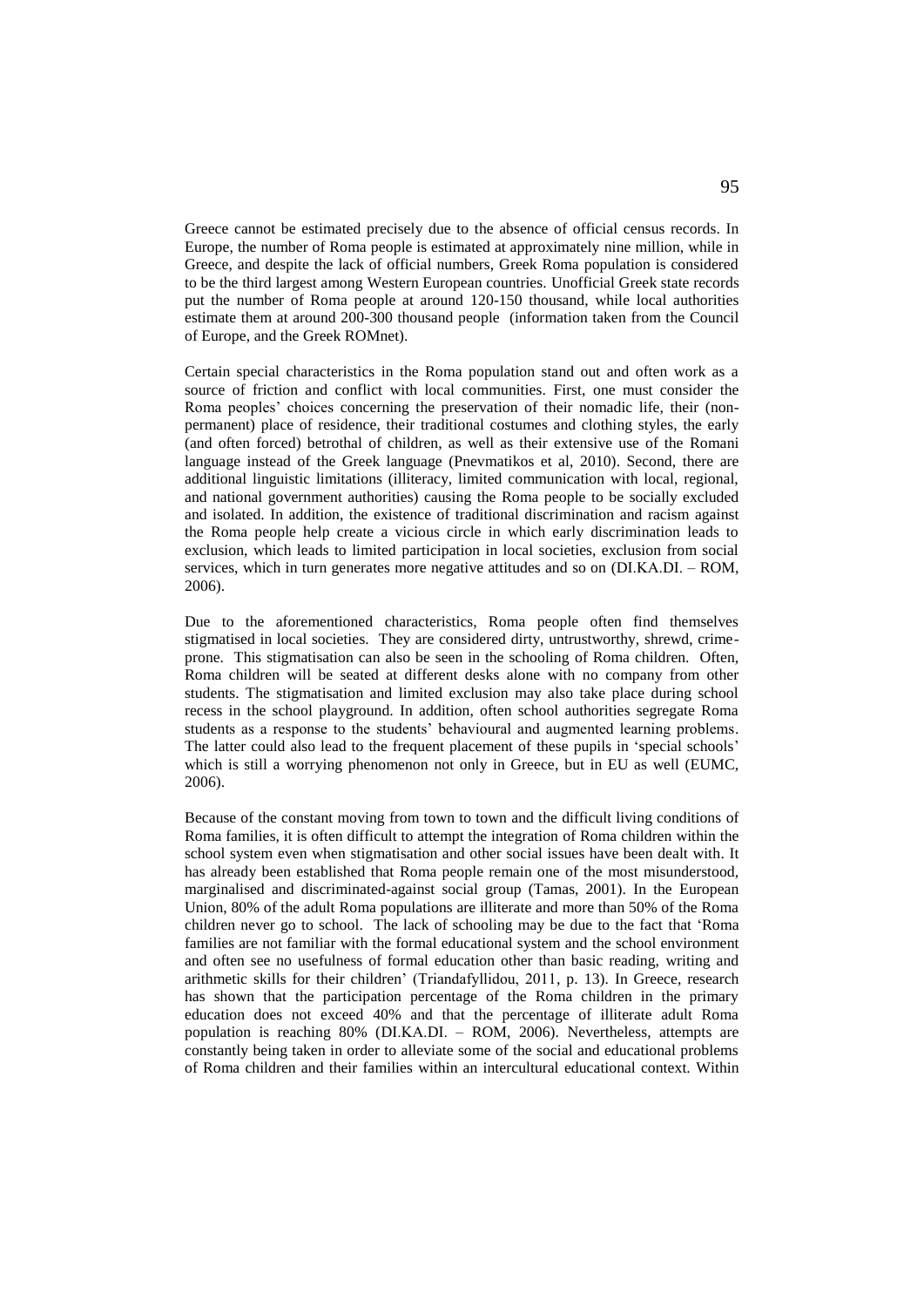this context, the Greek state has attempted (through various educational programmes) to remove educational inequalities, to lift barriers to schooling opportunities and to limit the marginalisation of Roma students. Of course, such attempts do not focus exclusively on Roma children, but on the entire school community, namely, students, teachers and parents regardless of their ethnic origin.

When such attempts are taken, psychologists (and school psychologists, in particular), play an important role in assisting the entire school community. The assistance may take the form of community liaison, providing information to teachers and parents, helping struggling students with behavioural and learning problems. In other words, school psychologists are called to play roles they had always played throughout the years (Dimakos, 2006). Of equal importance is the fact that psychologists try to understand the reasons for the diverse behaviour of Roma students and their parents. Although some of the processes affecting social behaviour do not differ from culture to culture, they are often expressed with different intensity within different ethnic, social and cultural groups. Therefore, the origins of such processes must be known to every single member of the group, if we are to predict the differences, at a behavioural level, between different cultures (Smith & Bond, 2011).

### **Promoting Resilience for Roma students**

A major point this programme has tried to raise and is reported here, is the issue of resilience for Roma students. Esquivel, Doll & Oades-Sese (2011) define resilience from a systemic point of view as the complex interaction between the personality characteristics of the child and external support forces (family, school, community) that isolate the effects of adverse situations, which may put the children in danger of negative social, educational, personal development results. The research has already led to the identification of three factors that affect the development of resilience (all centred around the children): (1) personality characteristics, (2) familial characteristics, and (3) social environment characteristics (Masten, 2001; Masten & Garmezy, 1985).

Students not actively involved in the school process are often more at risk of dropping out of school. Roma students are a characteristic example of students with limited school experience and exposure. Therefore, the purpose of the reported project and actions was to enhance the protective factors that increase the resilience of Roma students, thus increasing their chances of remaining at school. More specifically, these factors focus on the following (Doll, Zucker & Brehm, 2009; Doll, Spies, LeClair, Kurien & Folley, 2010):

- 1. The teacher students relationships, based on the same connections, as the relationships between the children and their parents. Although the educators seem more powerful and responsible for the creation of this relationship, its power affects both parties, especially as far as behaviour, progress and social success of the students is concerned;
- 2. The peer relationships that provide students with the companionship, the help, the comfort, and make school more 'fun'. The relationships between fellow students have a close link to academic success. In spite of all these, there is

96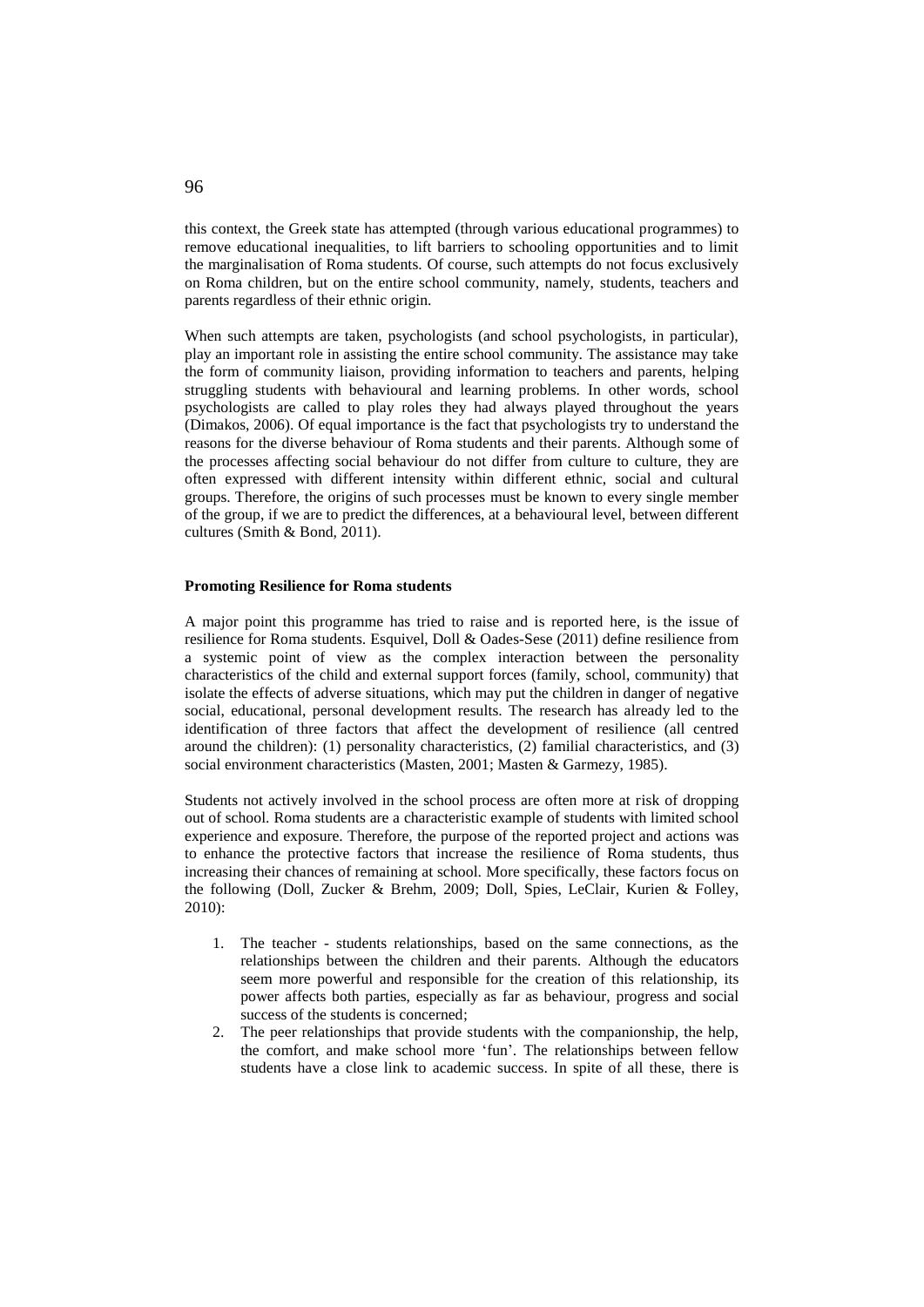always the possibility that students experience, to a great extent, negative relationships with their fellow students, leading to stress and reduced participation in school affairs. These students are in danger of giving up school altogether;

- 3. The family-school relationships, where the close and effective interactions between school and family are related to positive outcomes for students, especially as far as the completion of schooling is concerned;
- 4. Academic self-esteem and behavioural self-control. The students, who believe they can make it in school, seem to find a way to achieve their goal and, thus, develop greater self-esteem. Additionally, students are affected by what they experience when they succeed or fail. Similarly, they are also affected by the success or failure of their student peers and by the verbal persuasion and enhancement they seem to receive from their educators and their peers. In contrast, inappropriate behaviours contribute to school failure and weak relationships between students and their teachers and between students and their student peers.

## **'The Education of Roma Children' programme**

'The Education of Roma Children' programme is a three-year long programme initiated by the University of Athens with the participation of academic departments across the country. The purpose of this particular programme is to alleviate the lack of educational opportunities, various educational inequalities and the marginalization of Roma children and their families. Ultimately, the goal of the entire project is to properly include Roma families in the larger Greek society, the empowerment of Roma community members in order to create more active citizens within Greek society, and the development of citizenship identity within the Roma community.

One of the programme's goals is (1) to increase the access of Roma children to preschool education (during the two years of pre-kindergarten and kindergarten), (2) to facilitate their early registration to primary school (which occurs in June after the end of the previous academic year) and their familiarisation with the school community, and (3) to assist Roma children as they go through mandatory education, which encompasses the 6 grades of primary school and the 3 years of middle school (in Greek, gymnasium). In order to achieve such a lofty goal, the cooperation of school educators, social workers and psychologists is needed. In addition, the programme must assist Roma families at home and Roma children at school and take into account the special needs and characteristics of Roma culture. A discussion about the assistance given to Roma families is beyond the scope of the present paper but appears elsewhere in this volume.

Essentially, the long-term goal of the programme is to harmoniously integrate Roma students into the Greek educational system while reducing the students' dropout and failure rates. Indirectly, the programme aims to lift some of the school and social exclusion Roma children face on a daily basis and to empower the members of the Roma community. In this context, the programme tries to ensure that Roma children are (and will always be) accepted by the entire school community. In addition, the programme tries to provide educators with the requisite sensitivity training, appropriate educational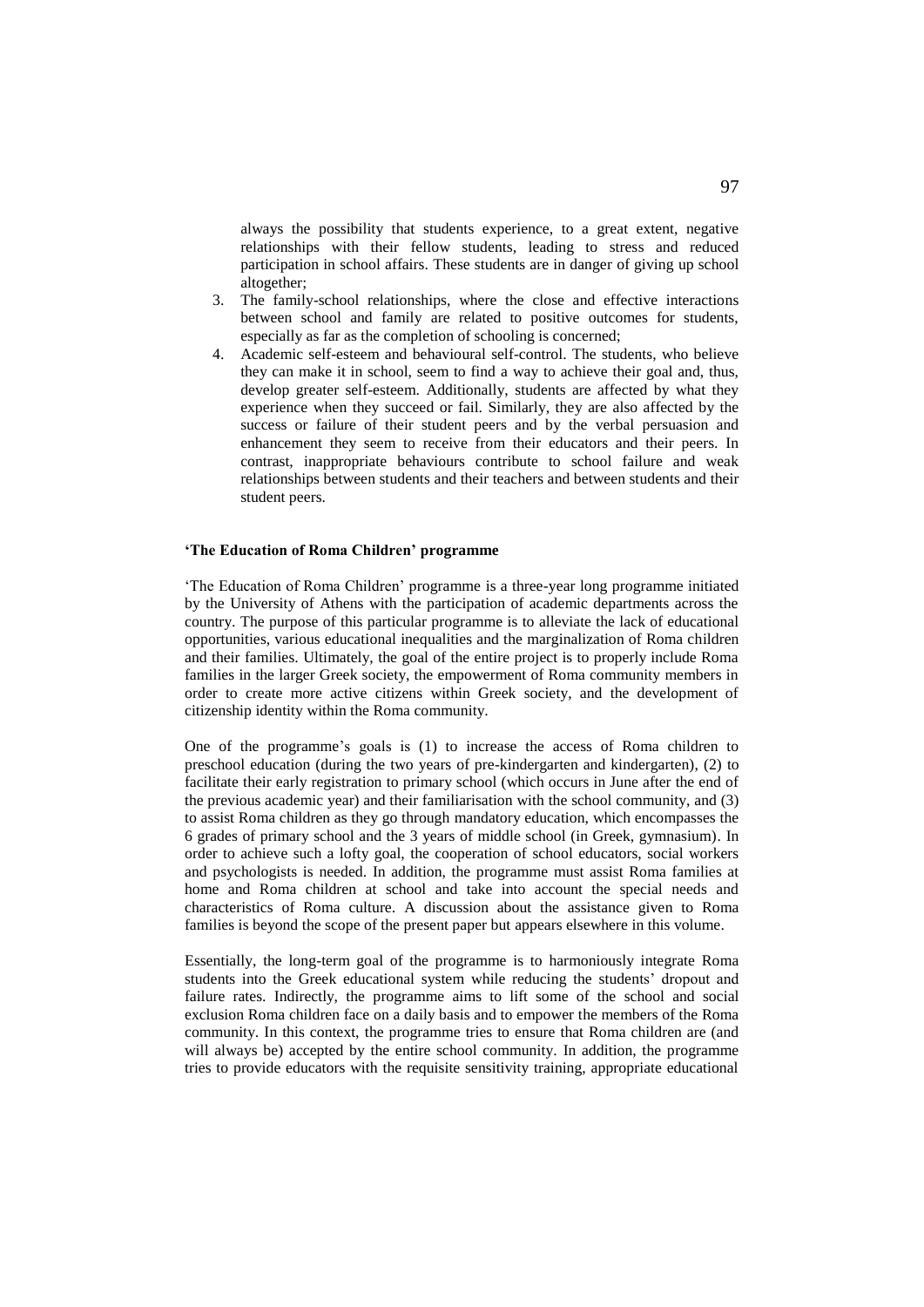material to support their classroom work, and to raise the awareness of the local educational authorities to the specific needs of the Roma community. An important part of this programme is titled 'Providing Psychosocial Support' and is presented below.

### **Providing Psychosocial Support**

As far as psychosocial support is concerned, the specific action attempts to promote the integration of Roma children into the school system, taking into consideration their social and cultural specificities, and to help them achieve both at school and in society, in general. It seeks to change the educational procedures and is addressed to both Roma and other native children fostering an atmosphere of 'living and acting together'. At the same time, it aims to limit the stereotypes and biases against individuals and cultures, to achieve acceptance and respect for the 'other' and the recognition of the cultural identity of the target group. All these happen through daily efforts and continuous dialogue, understanding and cooperation between the programme's expert psychologists and the school community.

The formation of the intervention model, in student groups of Roma origin, and in school classrooms, includes:

- 1. Selection of school units pilot stage (Stage A);
- 2. Training of educators and educational administrators on the intervention model;
- 3. Contacting with locally involved social agencies;
- 4. Initiating activities for all students in the same classrooms Roma students attend;
- 5. Initiating activities with groups of Roma students;
- 6. Initiating activities with educators and members of the local community.

The above actions require regular visits to schools with large numbers of Roma students on a weekly basis. Programme personnel (psychologists, special education teachers, social workers) cooperate with the local educators and parents, thus providing services to the student community as a whole. Great care is also taken in order to protect the privacy of Roma children who participate in the programme.

#### **The case of Western Greece**

Currently, ten primary schools and five kindergartens participate in the programme in the administrative region of Western Greece, covering the prefecture of Achaia. There should be approximately 450 Roma students attending these schools. In reality, less than half of the eligible Roma students partially attend schools. In addition, for many cases, the students' chronological age does not match their grade assignment.

At the beginning of the programme, Roma students' active participation and involvement in school life was very limited. In some cases, trouble and in-school violence between Roma students and the rest of the students had been reported. Moreover, at the beginning of the academic year 2011-2012, several local parents whose children were attending a kindergarten with a large number of Roma students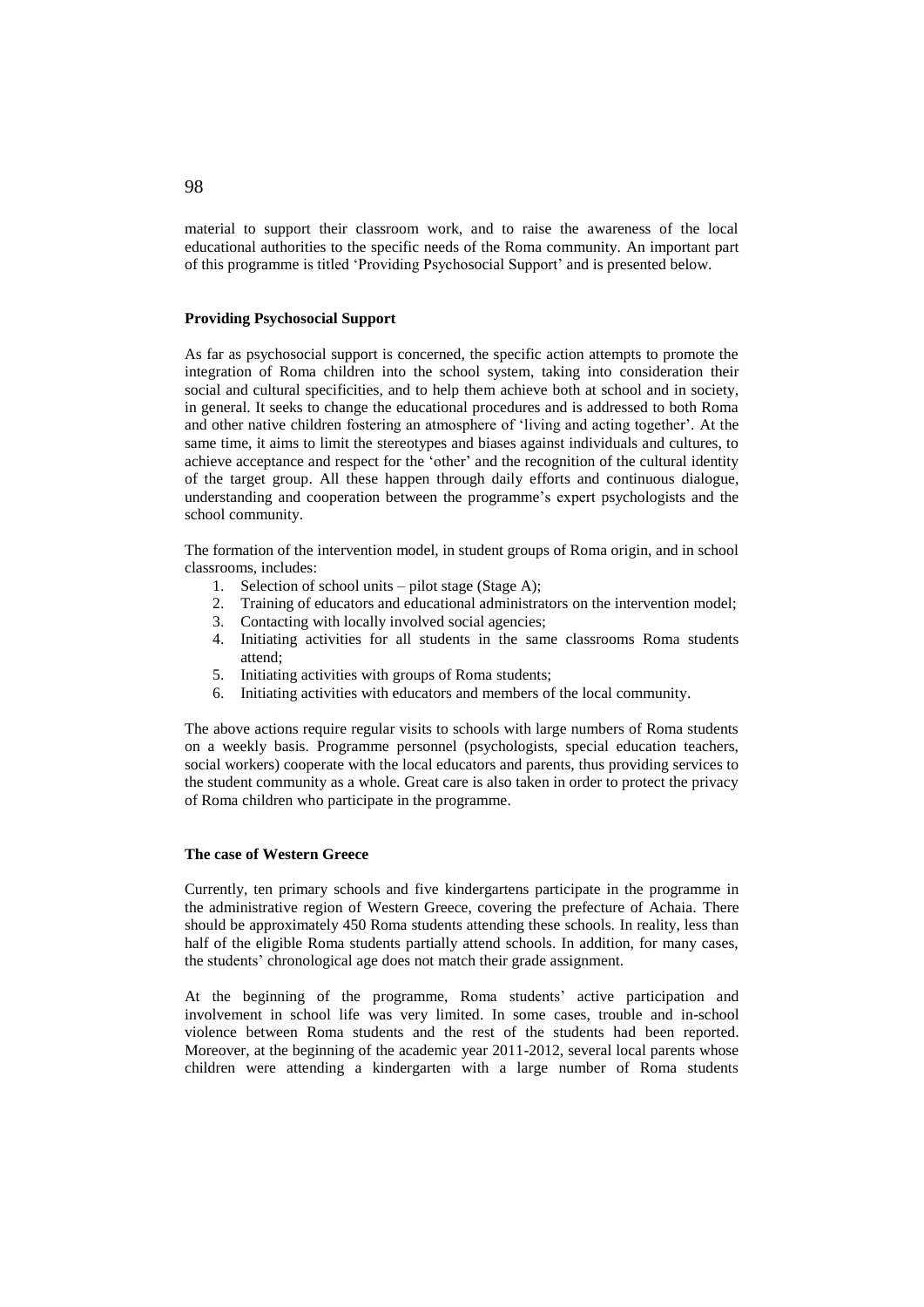complained to local authorities and requested separate classroom assignments for their children.

A team consisting of specially trained psychologists, social workers and special educators works with Roma students on a weekly basis. One of the early goals of the action has been the reduction of student dropout and failure rates. Team members hold person-to-person and group counselling meetings, social activities, and confidence building and emotion awareness exercises. In addition, special education teachers follow the school progress of Roma students. Furthermore, the team members regularly consult with and offer psychological support to the teaching staff of the schools involved in the project in order to facilitate teacher-student interactions and to minimize (albeit, to a lesser extent) the amount of teacher burnout as reported by teachers themselves. They are also available on an as-needed basis in case of emergencies

More specifically, psychological intervention activities focus on:

*a) Psychological and social development of Roma students and their successful integration within the school community*.

It focuses on the acceptance of the diversity and the cultural differences of the Roma students and also takes into account the socioeconomic context, within which Roma people live. These activities include the development of the following skills:

- 1. Communication skills;
- 2. Recognition, expression and management of emotions and feelings;
- 3. Self-perception and self-esteem;
- 4. Social skills;
- 5. Diversity and culture.

During the programme's pilot phase (March – May 2011), the needs of schools and students were assessed and interventions planned for the following academic year, 2011- 2012. Some early intervention programmes were applied during this pilot phase to a limited number of schools. These interventions involved the entire classroom (both native and Roma students), in order to create a climate of mutual respect, trust, and understanding between students and the psychologists. With the beginning of the academic year 2011-2012, additional kindergartens and primary schools were brought into the programme. During this phase, new intervention activities were rolled out, including individual sessions, group sessions and team-building exercises. Gradually, in primary schools (especially, schools with large numbers of Roma students) the intervention activities focused primarily on Roma students alone. These activities involved individual sessions, experiential exercises, aiming directly, at the present stage, to reduce school dropouts and failure.

#### *b) Counselling support for teachers*

Team psychologists regularly consult with and offer psychological support to teachers of the schools involved in the project in order to facilitate teacher-student interactions. The consultation process of psychologists and teachers involved the following stages (modified to suit the multicultural conditions of the schools):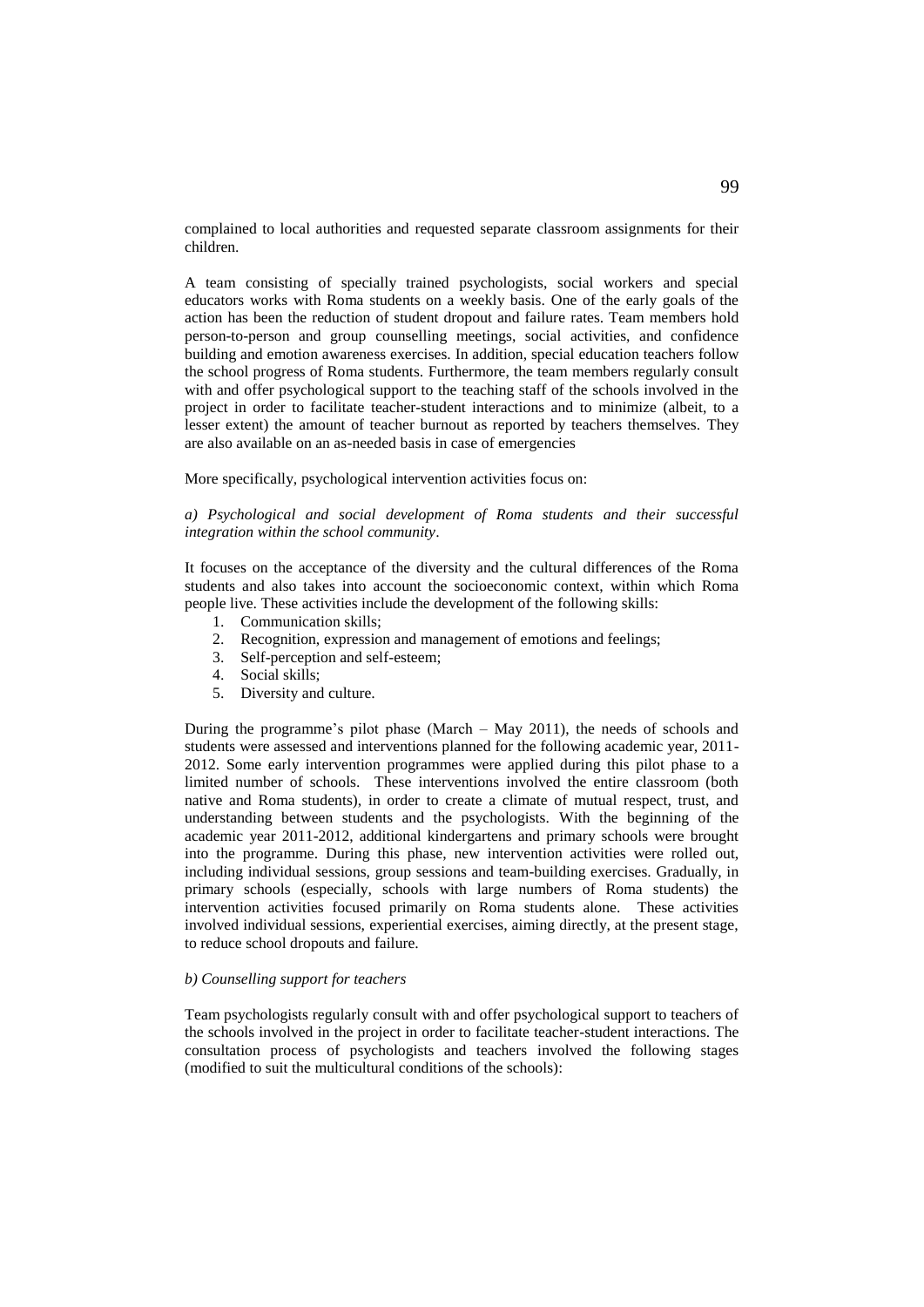- 1. *Creating a counselling relationship between consultant and consultee.* The consultant-psychologist enters the school and seeks an initial understanding of the culture of the participating members. Here, it is particularly important to record the arising problems, the needs of the Roma student-client, the system and the educator-consultee, but also the special characteristics of the culture of the triad members.
- 2. *Identifying the problem (collaborating relationship- investigating stage of the needs, the problems, the methods and the intervention levels).* The psychologists collect data, relevant with the targeted problem, investigate the related factors, the attitudes and the perceptions of educators and extract the characteristics of Roma students, through a relative with their culture understanding.
- 3. *Selection and application of intervention*. The consultants-psychologists will help the consultee teachers choose the way of problem solving, having thoroughly investigated the factors that affect the problem and move forward to the common planning of an intervention procedure.
- 4. *Assessment of intervention and the consulting procedure.* At this stage, both the intervention outcomes and the consulting procedure between consultant and consultee will be assessed and the positive elements of the whole procedure will be sought, regardless of the outcomes (Hatzichristou, 2012; Meyers, 1995).

## **Results**

During the  $3<sup>rd</sup>$  semester of the academic year 2010-2011, the team experts used questionnaires and interviews with Roma students and school teachers to assess the needs of the children. Based on the analysis of the relevant data, the team verified the following:

- 1. Roma students perform very poorly at school.
- 2. Roma students have been the recipients of negative social biases and prejudices.
- 3. Roma students have been discriminated against in schools.
- 4. Roma students are not enrolled to attend school.
- 5. Even when their parents complete their enrolment process, Roma students' school attendance is limited and they often drop out entirely without completing the academic year.
- 6. Roma students have difficulties in adjusting to and following the requirements of the daily school programme.
- 7. Roma students come poorly dressed and do not have the materials required for school (school bag, notebooks, pencils and so on).
- 8. Roma student attendance is hindered by the illiteracy of their parents.
- 9. The rejection shown by other native school peers, the peers' parents (and often by the teachers) assists in increasing school dropout rates.
- 10. Roma students lack any kind of preschool training almost completely.

It was during this pilot phase that team psychologists held their first consultation meetings with teachers in order to establish a close relationship and to identify any problems teachers face in their work.

# 100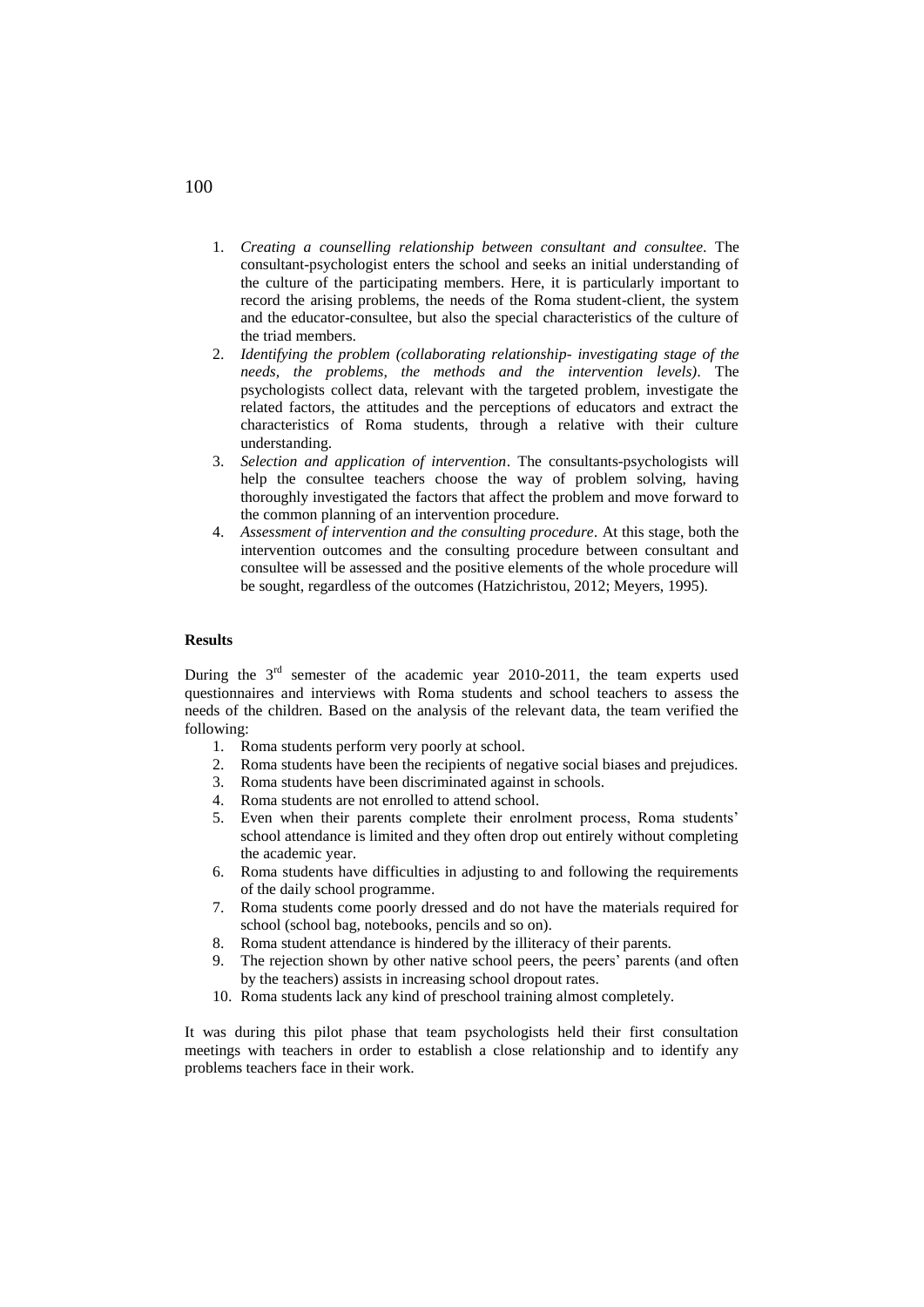When the academic year 2011-2012 began, various external factors hindering Roma students' enrolment in schools came into play. According to state regulations, all students attending schools must be properly vaccinated. In the case of Roma students, many of them had a spotty vaccination history. Some had limited or no vaccination at all. With the support of a local agency (the Medical-Social Centre of Western Achaia), vaccinations were completed and students gained access to local schools. In addition, team members were in constant contact with parents in order to remind them to send their children to school.

With regards to in-school activities, the team experts continued to conduct their personal and group meetings as outlined before. In addition, another part of the broader programme came into play and various crafts and arts activities were added to the daily school programme. These artistic interventions were aimed not only at Roma students but the entire school population and were received enthusiastically by students.

As far as teachers are concerned, during this academic year (2011-2012) team members continued their consultation meetings with them and offered ideas and suggestions for in-class interventions led by the teachers and supervised by the team specialists. They were also able to offer a limited amount of direct psychological support to teachers in order to assist with issues of stress and burnout due to the fact that most schools in the programme are far away from the city of Patras and a large number of teachers in these schools were new temporary hires with limited exposure to Roma students.

Lastly, two more initiatives should be mentioned: First, a number of lectures to teachers and parents were held in order to inform teachers and parents about racism, xenophobia, in-school violence, acceptance of the 'other', as well as crisis interventions. Second, team members participated and organised a book fair with the support from Patras bookstores in order to expose Roma students (as well as the rest of the student body) to books and literature.

#### **Conclusions – Future directions**

The early findings of this project, which were presented above, are consistent with results from previous studies which have found several inefficiencies in the education of Roma children (DIKADI – ROM, 2006; Omas Synergon, 2008). These preliminary results showed an increase in new school enrolments for Roma students. Interviews with Roma students indicated an increase in the amount of interest to participate in the programme, and to remain in the school throughout the academic year. Despite best efforts, Roma students continued to leave school some time after Easter, often to work on farm jobs. Similar results were observed in previous intervention programs for Roma people (Papadimitriou, Mamarelis & Niarchos, 2011). While, this year saw an increase in negative attitudes and behaviours on the part of native parents toward Roma students, these negative feelings were not observed in native students. At least, they saw something positive in the Roma student peers. Similarly, teachers in the schools involved in the program, had a more positive attitude and in-classroom behaviour towards their Roma students.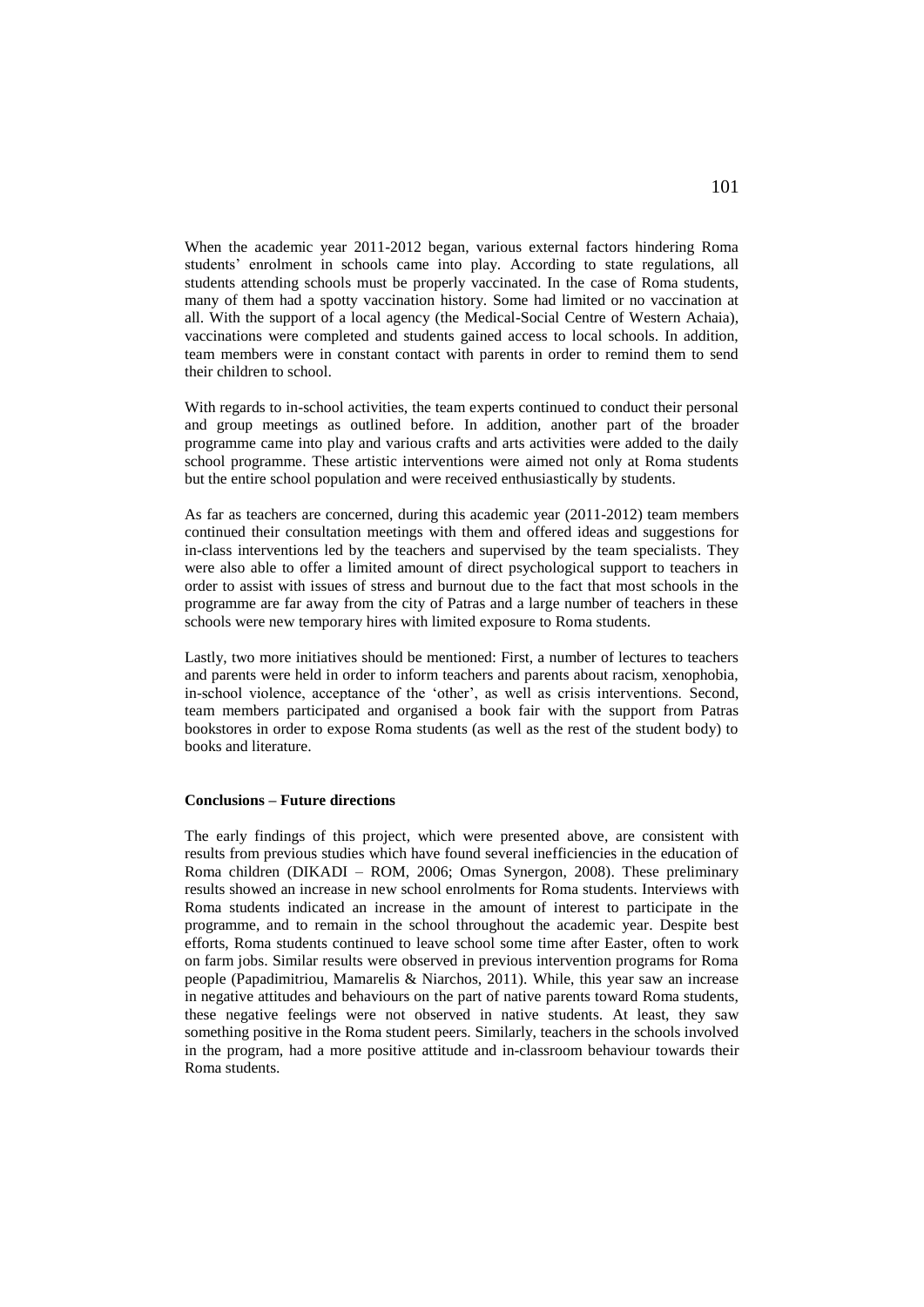As the programme enters its second year of full operation (academic year 2012-2013), it is expected that there will be an even higher increase in new school enrolments, a decrease in dropout rates (despite the usual attitude of early termination of school attendance in order to work) and a modest improvement in Roma students' school performance. Although, it is almost impossible to attain a perfect school record, it is still possible to keep the majority of Roma students within the school system, and to help them improve their knowledge, their language and their social skills. Ultimately, it is hoped that as these students grow and start their own families they will pass some of that knowledge and desire to learn to their own children, thus making solid steps in becoming full citizens in a multicultural society.

#### **References**

- Council of Europe (2010) *Roma and Travellers, Statistics*. Report of the Council of Europe published on 9/2010 and available at http://www.coe.int/t/dg3/romatravellers/default\_en.asp
- DIKADI ROM (2006) A study to detect the educational needs of Roma vulnerable groups [in Greek] available at <http://www.dikadi-rom.gr/>
- Dimakos, I. C. (2006) The attitude of Greek teachers and trainee teachers towards the development of school psychological and counselling services. *School Psychology International*. 27, 4, pp. 415 – 425
- Doll, B., Spies, R. A., LeClair, C. M., Kurien S. A., & Folley, B. P. (2010) Student perceptions of classroom learning environments: Development of the ClassMaps Survey. *School psychology Review.* 39, 2, pp. 203 – 218
- Doll, B., Zucker, S. and Brehm, K. (2009) *School classrooms promoting school resilience* (translated in Greek)*.* Athens: Gutenberg Press
- Esquivel, G. B., Doll, B., & Oades-Sese, G.V. (2011) Introduction to the special issue: Resilience in school. *Psychology in the Schools.* 48, 7, pp. 649 – 651
- EUMC (2006) *Roma and Travellers in Public Education: An overview of the situation in the EU Member States*. Report of the European Commission
- Hatzichristou, Ch. (2012) *School Psychology*. Athens: Typothito press
- Masten, A. S. (2001) Ordinary magic: Resilience processes in development. *American Psychologist.* 56, 3, pp. 227 – 238
- Masten, A. S., & Garmezy R. N. (1985) Vulnerability, and protective factors in developmental psychopathology, in Lahey B and Kazdin A. (eds.) *Advances in clinical child psychology*. 8, pp. 1 - 52. New York: Plenum Press
- Meyers, J. (1995) A consultation model for school psychological services: Twenty years later. *Journal of Educational and Psychological Consultation*. 6, 1, pp. 73 – 81
- Omas Synergon (2008) Final Evaluation Report for Integration of Roma children in School. (available at: [http://repository.edulll.gr/edulll/retrieve/1285/218.pdf,](http://repository.edulll.gr/edulll/retrieve/1285/218.pdf) last accessed on 20 May 2011)